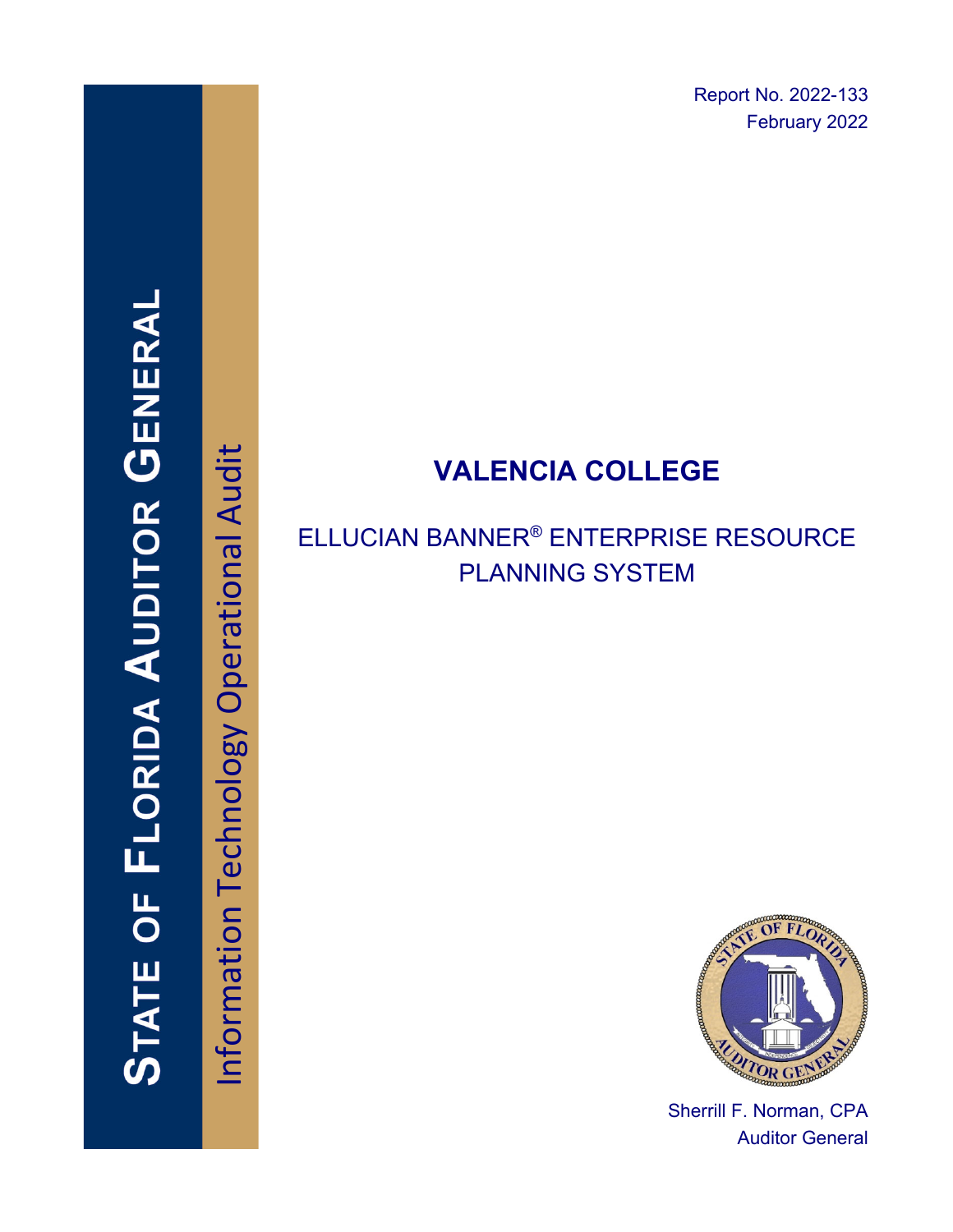### **Board of Trustees and President**

During the period April 2020 through April 2021, Dr. Sanford C. Shugart served as President of the Valencia College and the following individuals served as Members of the Board of Trustees:

|                                                                                                 | <b>County</b> |
|-------------------------------------------------------------------------------------------------|---------------|
| <b>Tracey Stockwell, Chair</b>                                                                  | Orange        |
| Daisy Lopez-Cid, Vice Chair                                                                     | Osceola       |
| Dr. Bruce A. Carlson                                                                            | Osceola       |
| John F. Davis                                                                                   | Orange        |
| Angel de la Portilla from 1-27-21                                                               | Orange        |
| Maria C. Grulich                                                                                | Osceola       |
| Guillermo Hansen                                                                                | Osceola       |
| Michael A. Sasso                                                                                | a             |
| <b>Beth Smith</b>                                                                               | Orange        |
| Mai Swanson through 5-18-20 <sup>b</sup>                                                        | Orange        |
| Confidential pursuant to Section 119.071(4), Florida<br>а<br>Statutes.                          |               |
| <sup>b</sup> Trustee resigned 5-18-20, and Trustee position<br>remained vacant through 1-26-21. |               |

The audit was supervised by Heidi Burns, CPA, CISA.

Please address inquiries regarding this report to Heidi Burns, CPA, CISA Audit Manager, by e-mail at heidiburns@aud.state.fl.us or by telephone at (850) 412-2926.

This report and other reports prepared by the Auditor General are available at:

[FLAuditor.gov](http://flauditor.gov/) 

Printed copies of our reports may be requested by contacting us at:

**State of Florida Auditor General** 

**Claude Pepper Building, Suite G74 · 111 West Madison Street · Tallahassee, FL 32399-1450 · (850) 412-2722**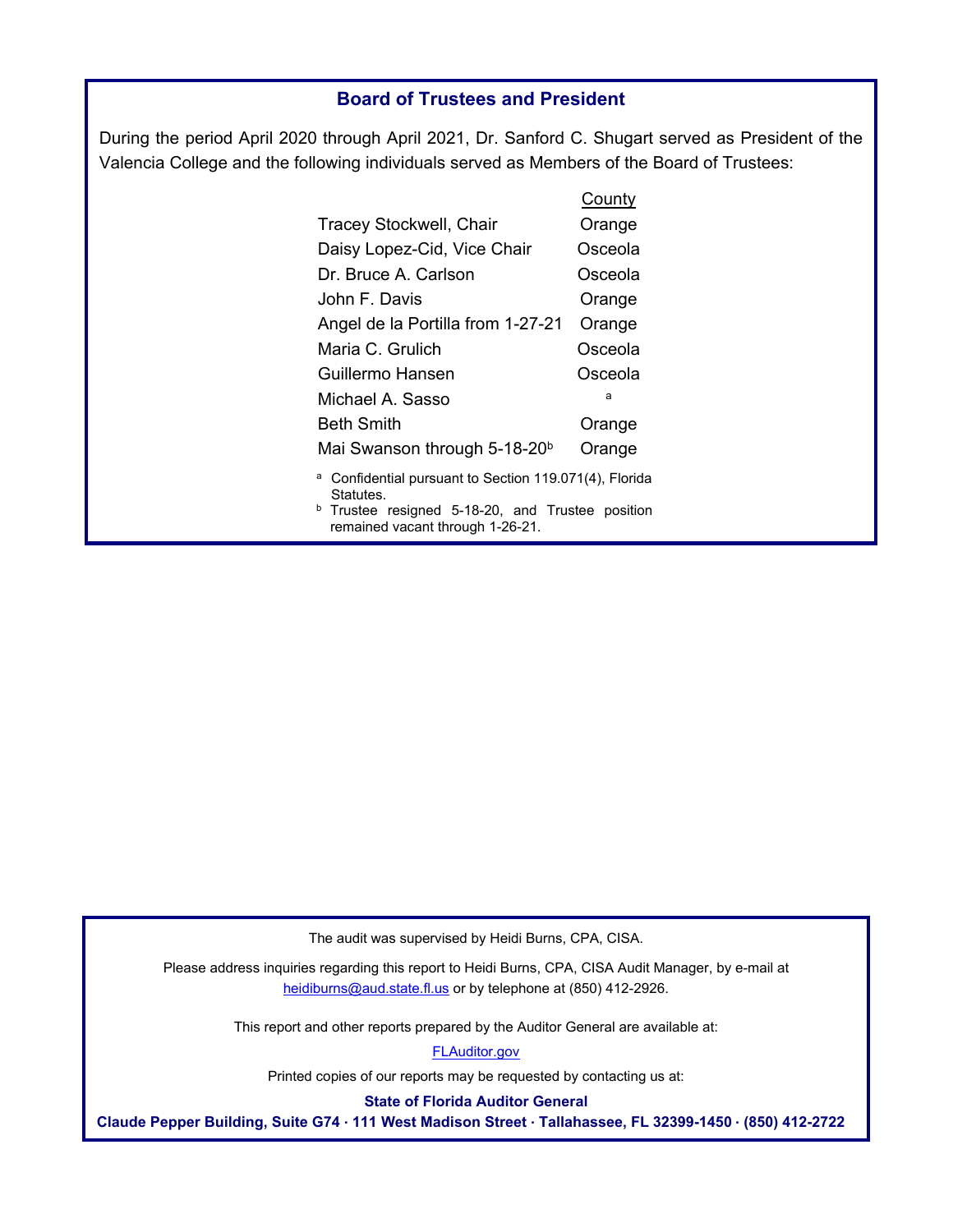### **VALENCIA COLLEGE**

### **Ellucian Banner® Enterprise Resource Planning System**

### *SUMMARY*

This operational audit of Valencia College (College) focused on selected information technology (IT) controls applicable to Valencia College Ellucian Banner® Enterprise Resource Planning System (Banner® ERP) system for maintaining and processing student account information and the infrastructure supporting the College Banner® ERP system. Our operational audit disclosed the following:

**Finding 1:** College controls over application security management need improvement to ensure that access privileges to student information granted within the Banner® ERP system are necessary and appropriate.

**Finding 2:** College IT security controls over user authentication, account management, mobile device management, vulnerability management, and logging and monitoring need improvement to ensure the confidentiality, integrity, and availability of College data and IT resources.

## **BACKGROUND**

Valencia College (College) is under the general direction and control of the Florida Department of Education, Division of Florida Colleges, and is governed by State law and State Board of Education rules. A board of trustees (Board) governs and operates the College. The Board constitutes a corporation and is composed of nine members appointed by the Governor and confirmed by the Senate. The College President serves as the Executive Officer and the Corporate Secretary of the Board and is responsible for the operation and administration of the College.

The College uses the Ellucian Banner® Enterprise Resource Planning (Banner® ERP) system to record, process, and report finance and human resources transactions and student information. In addition, the College maintains and manages the network domain, application and database servers, and database management system supporting the Banner® ERP system.

## *FINDINGS AND RECOMMENDATIONS*

### **Finding 1: Application Security Management**

Effective application security management controls include resource owners identifying specific employees and authorizing the nature and extent to which those employees may access the resources where the owner has functional responsibility. Granting access to information technology (IT) resources based on a demonstrated need to view, change, or delete data and restricting individuals from performing incompatible functions or functions outside of their areas of responsibility is necessary to protect data and IT resources from unauthorized disclosure, modification, or destruction. In addition, documented periodic evaluations of access privileges associated with security groups help ensure that access privileges provided to each security group remain appropriate and necessary.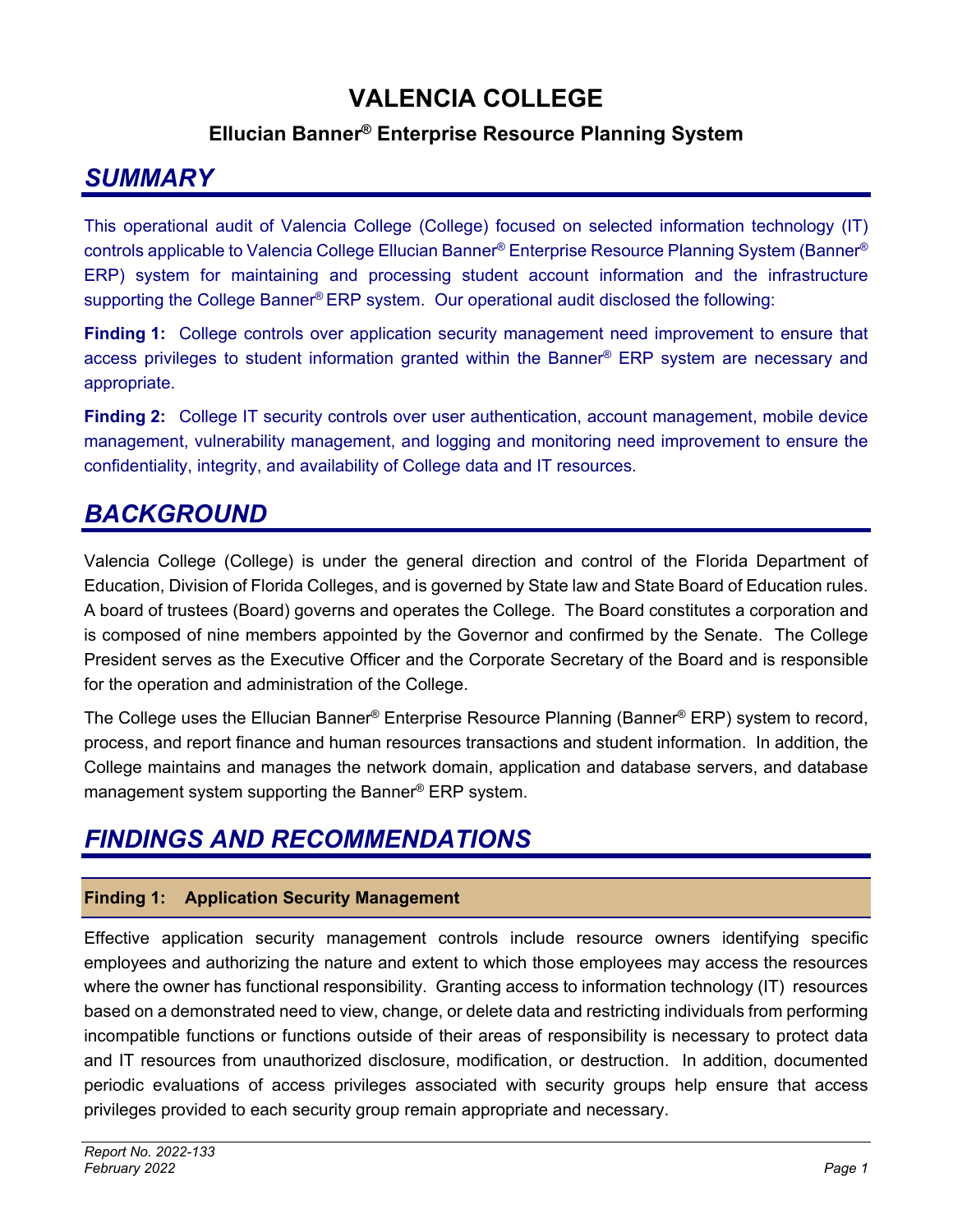The Banner® ERP system forms are screens or pages that allow either data field modification, view, or both. Security within the Banner® ERP system student module controls user access to forms that relate to functions necessary for student administration, curriculum management, and student record maintenance and is based on assigning the forms to users directly or through user groups. Because of the COVID-19 pandemic, the College delayed evaluation of Banner ERP® system access privileges and, as of January 2021, the last evaluation of these privileges was in 2019. That evaluation included ensuring the appropriateness for groups assigned to users and, although some individual forms assigned to users through groups were evaluated for continued appropriateness, a comprehensive evaluation of all critical forms assigned to users through groups had not been performed.

Through inquiry with College personnel and examination of College records, we identified seven forms that allowed access to view or modify critical or confidential student-related information, including course information and student academic history, residency status, demographic and personally identifiable information (name, personal identifier, date of birth), placement test scores, and other course, graduation, and transfer data. In response to our request, College records were provided disclosing that 699 Banner® ERP system active user accounts were assigned modify access privileges to one or more of the seven forms as of January 2021.

Subsequent to our inquiry regarding the appropriateness of access privileges assigned and, in addition to the College-initiated evaluation of user group assignments within the student module in March 2021, the College's student data owner evaluated the appropriateness of the modify access privileges assigned to users for each of the seven forms. Our review of College records and College evaluations, as of May 2021, disclosed that the access privileges for one or more of the seven forms for 258 user accounts, including certain College employees<sup>1</sup> and certain University of Central Florida (UCF) employees,<sup>2</sup> were inappropriate or unnecessary. According to College management in June 2021, the identified inappropriate or unnecessary privileges had been or would be removed or changed to inquiry, as appropriate.

Appropriately restricted access privileges help protect College data and IT resources from unauthorized modification, loss, and disclosure.

**Recommendation: College management should enhance procedures to ensure that individuals are restricted from performing incompatible functions or functions outside their areas of responsibility. Such enhancements should include the performance of periodic comprehensive evaluations, on at least an annual basis, of access privileges granted to student information within the Banner® ERP system, including evaluating access privileges granted to critical forms, to verify that the privileges are necessary and appropriate for each user's assigned responsibilities.** 

<sup>1</sup> Employees with inappropriate or unnecessary access privileges included, for example, a student services advisor who no longer required that level of access when the advisor changed job duties; the Administrative Manager for the Criminal Justice Institute who had duty changes that no longer required update access to certain student record information; and a records specialist who no longer needed update access to student academic history information.

<sup>&</sup>lt;sup>2</sup> The UCF and the College partnered to have a downtown campus with various programs, certificates, and training. While the College assigned certain UCF employees to user groups for enrollment, advising, and other student-related duties, the duties for certain UCF employees no longer required access to the student-related information.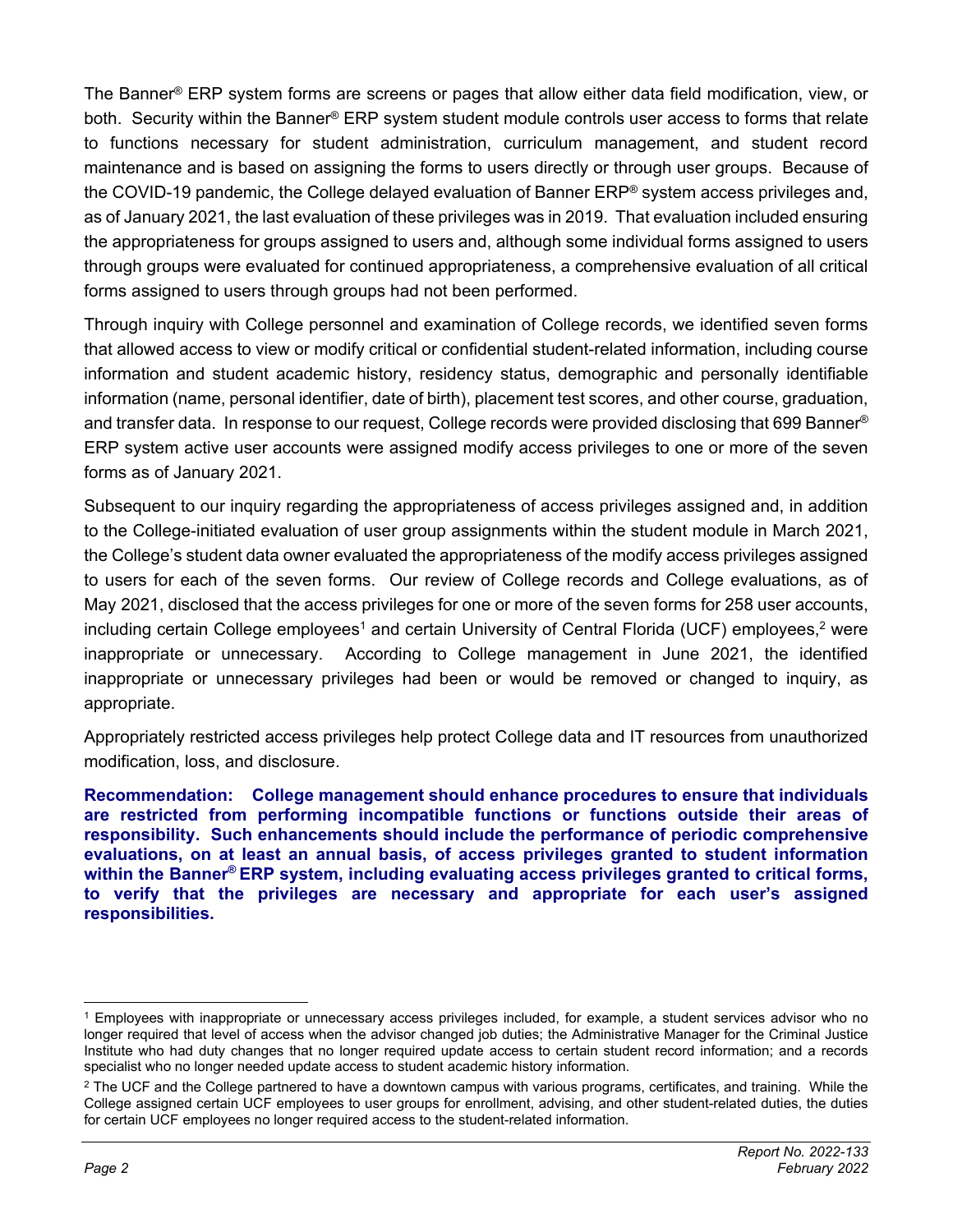### **Finding 2: Security Controls – User Authentication, Account Management, Mobile Device Management, Vulnerability Management, and Logging and Monitoring**

Security controls are intended to protect the confidentiality, integrity, and availability of data and IT resources. Our audit procedures disclosed that certain security controls related to user authentication, account management, mobile device management, vulnerability management, and logging and monitoring need improvement. We are not disclosing specific details of the issues in this report to avoid the possibility of compromising the confidentiality of College data and related IT resources. However, we have notified appropriate College management of the specific issues.

Without appropriate security controls related to user authentication, account management, mobile device management, vulnerability management, and logging and monitoring the risk is increased that the confidentiality, integrity, and availability of College data and related IT resources may be compromised.

**Recommendation: We recommend that College management improve IT security controls related to user authentication, account management, mobile device management, vulnerability management, and logging and monitoring to ensure the confidentiality, integrity, and availability of College data and IT resources.** 

## *OBJECTIVES, SCOPE, AND METHODOLOGY*

The Auditor General conducts operational audits of governmental entities to provide the Legislature, Florida's citizens, public entity management, and other stakeholders unbiased, timely, and relevant information for use in promoting government accountability and stewardship and improving government operations.

We conducted this IT operational audit from January 2021 through October 2021 in accordance with generally accepted government auditing standards. Those standards require that we plan and perform the audit to obtain sufficient, appropriate evidence to provide a reasonable basis for the audit findings and our conclusions based on our audit objectives. We believe that the evidence obtained provides a reasonable basis for the audit findings and our conclusions based on our audit objectives.

This IT operational audit focused on evaluating selected significant College IT controls to the Ellucian Banner Enterprise Resource Planning (Banner® ERP) system for maintaining and processing student account information and the Banner® ERP system supporting infrastructure during the period April 2020 through April 2021, and selected actions subsequent thereto. For those areas addressed by this audit, our audit objectives were:

- To determine the effectiveness of selected IT controls in achieving management's control objectives in the categories of compliance with controlling laws, administrative rules, and other guidelines; the confidentiality, integrity, availability, relevance, and reliability of data; and the safeguarding of IT resources.
- To identify statutory and fiscal changes that may be recommended to the Legislature pursuant to Section 11.45(7)(h), Florida Statutes.

This audit was designed to identify, for the IT systems included within the scope of the audit, deficiencies in management's internal controls that were significant to our audit objectives; instances of noncompliance with applicable governing laws, rules, or contracts; and instances of inefficient or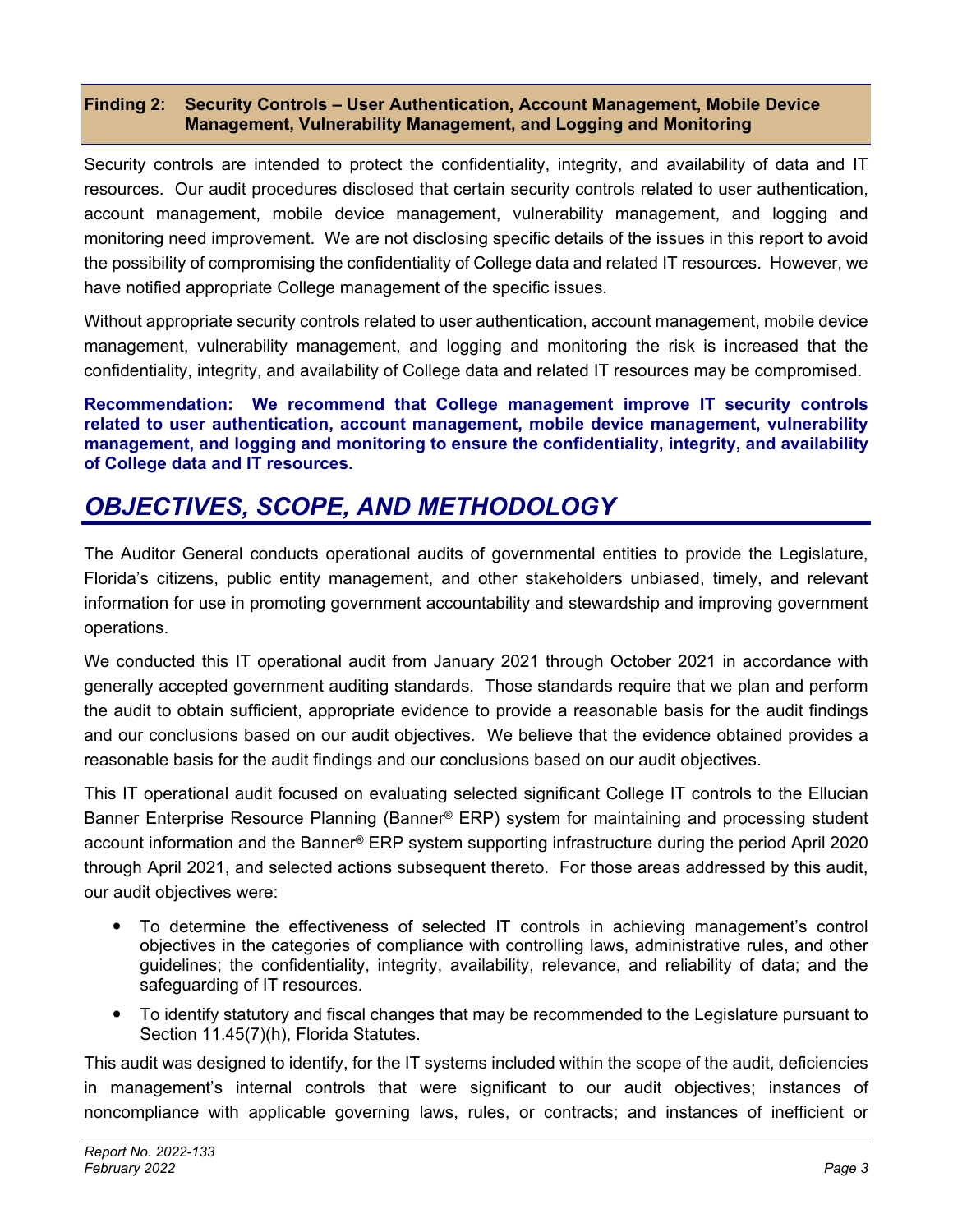ineffective operational policies, procedures, or practices. The focus of this audit was to identify problems so that they may be corrected in such a way as to improve government accountability and efficiency and the stewardship of management. Professional judgment has been used in determining significance and audit risk and in selecting the particular IT controls, legal compliance matters, and records considered.

As described in more detail below, for the IT systems and controls included within the scope of this audit, our audit work included, but was not limited to, communicating to management and those charged with governance the scope, objectives, timing, overall methodology, and reporting of the audit; obtaining an understanding of the IT systems and controls; exercising professional judgment in considering significance and audit risk in the design and execution of the research, interviews, tests, analyses, and other procedures included in the audit methodology; obtaining reasonable assurance of the overall sufficiency and appropriateness of the evidence gathered in support of the audit findings and our conclusions; and reporting on the results of the audit as required by governing laws and auditing standards.

This audit included the selection and examination of IT system controls and records. Unless otherwise indicated in this report, these items were not selected with the intent of statistically projecting the results, although we have presented for perspective, where practicable, information concerning relevant population value or size and quantifications relative to the items selected for examination.

An audit by its nature does not include a review of all records and actions of agency management, staff, and contractors and, as a consequence, cannot be relied upon to identify all instances of noncompliance, fraud, abuse, or inefficiency.

In conducting this audit, we:

- Reviewed applicable laws, rules, College procedures, and other guidelines; interviewed College personnel; and examined College records to obtain an understanding of College operations related to the Banner® ERP system and to evaluate whether College operations were designed properly and operating effectively.
- Evaluated the sufficiency of College controls, observed, documented, and tested key processes, procedures, and controls related to the College's IT processes for the Banner® ERP system infrastructure, including authentication, logical controls, vulnerability management, logging and monitoring of the network, application and database servers (servers), and the database management system (database); Banner<sup>®</sup> ERP system application, supporting server, and network device change management; and mobile device management.
- Evaluated the effectiveness of College logical access controls assigned to the College network, servers, and database supporting the Banner® ERP system, including the periodic evaluation of assigned accounts.
- Evaluated the effectiveness of logical controls assigned within the Banner® ERP system student module, including College procedures related to the periodic evaluation of assigned user access privileges.
- Evaluated selected security settings related to the Banner<sup>®</sup> ERP system and the supporting infrastructure to determine whether authentication controls were configured and enforced in accordance with IT best practices.
- Examined selected scan reports, audit policies, logs, and documents to evaluate the adequacy of College vulnerability management controls related to the IT infrastructure supporting the Banner<sup>®</sup>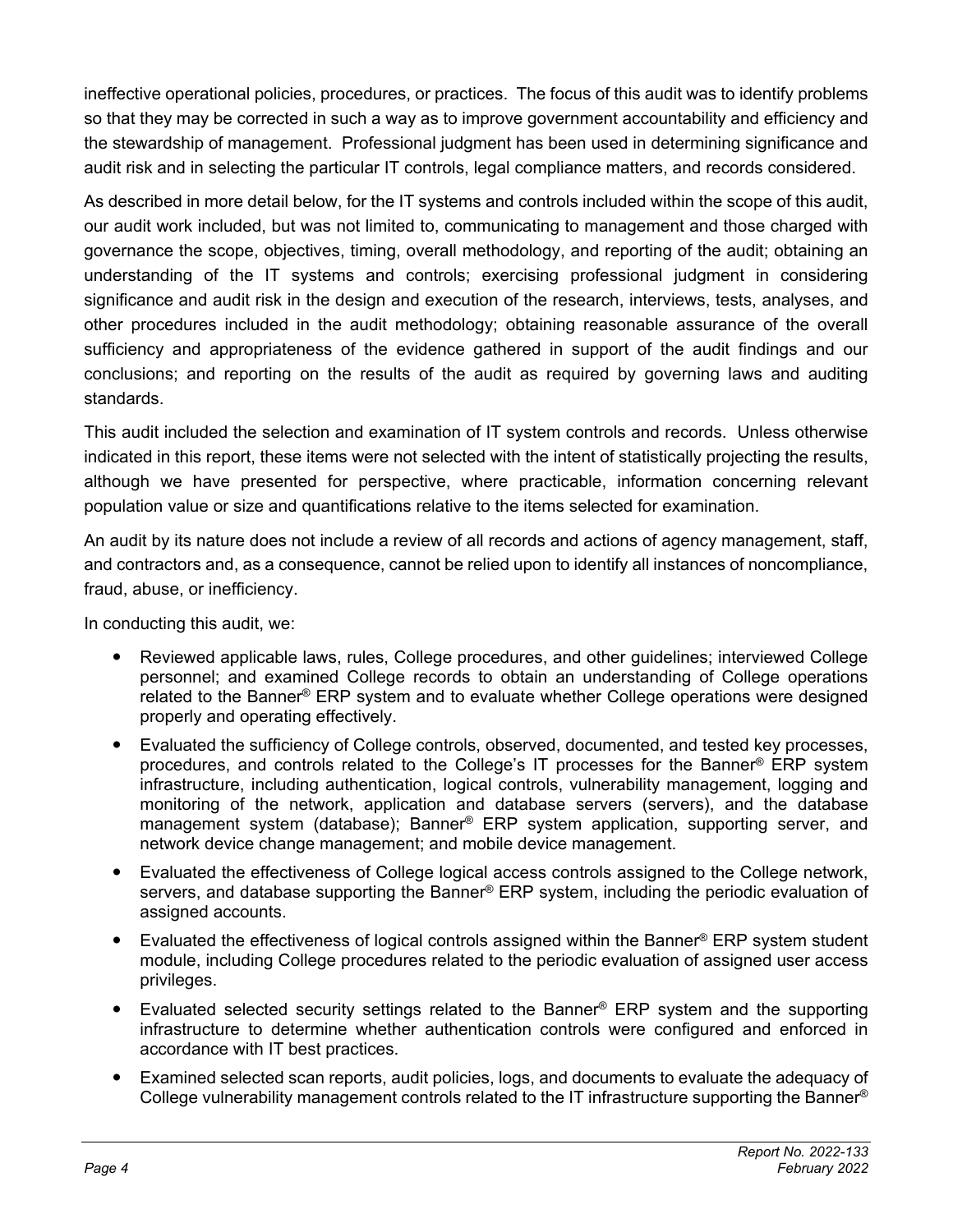ERP system, including vulnerability assessment and remediation, maintenance, monitoring, and analysis of audit logs, secure server administration, and malware defense.

- Evaluated the appropriateness of controls for managing mobile devices (entity and non-entity owned cell phones and laptops) connected to the business network or used for storing confidential and sensitive data, including adequate policies and procedures defining the use and control of mobile devices and tools for the enforcement of appropriate security controls.
- Examined and evaluated the appropriateness of all accounts assigned administrator access privileges within the four default network administrator system groups for the College root domain as of January 15, 2021.
- Examined and evaluated, as of January 15, 2021, the 140 domain accounts not required to have a password change.
- Examined and evaluated the appropriateness of access privileges granted on the 10 servers supporting the Banner® ERP system. Specifically, as of January 15, 2021, we examined:
	- $\circ$  The 59 accounts assigned to one or more of the 5 database servers supporting the Banner® ERP system
	- $\circ$  The 33 accounts assigned to one or more of the 5 application servers supporting the Banner® ERP system.
- Examined and evaluated, as of January 15, 2021, all accounts defined to the application and database servers supporting the Banner<sup>®</sup> ERP system not required to have a password change.
- Evaluated College procedures and reviewed reports related to the recording, documenting, and reporting of changes to confidential and critical student record information within the Banner® ERP system student module to determine the adequacy of College logging and monitoring controls related to student information.
- Evaluated College procedures related to Banner<sup>®</sup> ERP system patches, upgrades, and data fixes and changes to supporting infrastructure, including system software and selected firewalls to determine whether modifications required appropriate authorization, testing, and approval.
- Examined selected database and server logs to determine the adequacy of College logging and monitoring controls designed for the infrastructure supporting the Banner® ERP system, including actions performed by privileged users.
- Examined and evaluated the appropriateness of access privileges, as of January 21, 2021, granted within the Banner® ERP system student module for the 699 accounts with access to one or more of the seven forms granting access to confidential or critical student record fields.
- Examined and evaluated the appropriateness of the 35 accounts assigned selected administrative access privileges, as of January 20, 2020, to the database supporting the Banner® ERP system.
- Examined and evaluated, as of January 20, 2021, all accounts defined to the database supporting the Banner® ERP system not required to have a password change.
- Examined and evaluated, as of January 20, 2021, the appropriateness of the 16 accounts with default passwords defined to the database supporting the Banner® ERP system.
- Communicated on an interim basis with applicable officials to ensure the timely resolution of issues involving controls and noncompliance.
- Performed various other auditing procedures, including analytical procedures, as necessary, to accomplish the objectives of the audit.
- Prepared and submitted for management response the findings and recommendations that are included in this report and which describe the matters requiring corrective actions. Management's response is included in this report under the heading *MANAGEMENT'S RESPONSE*.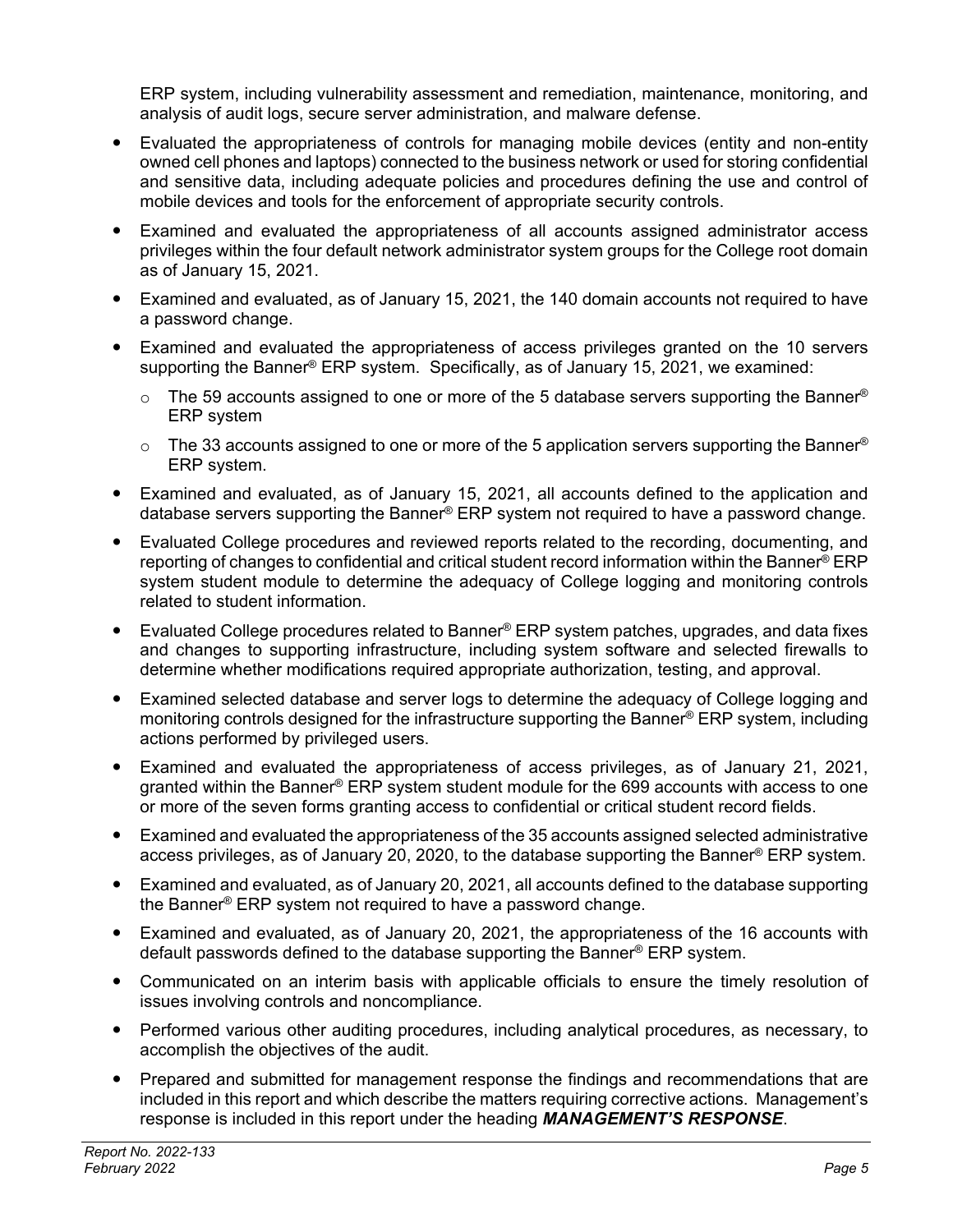# *AUTHORITY*

Section 11.45, Florida Statutes, provides that the Auditor General may conduct audits of the IT programs, activities, functions, or systems of any governmental entity created or established by law. Pursuant to the provisions of Section 11.45, Florida Statutes, I have directed that this report be prepared to present the results of our IT operational audit.

harier Norman

Sherrill F. Norman, CPA Auditor General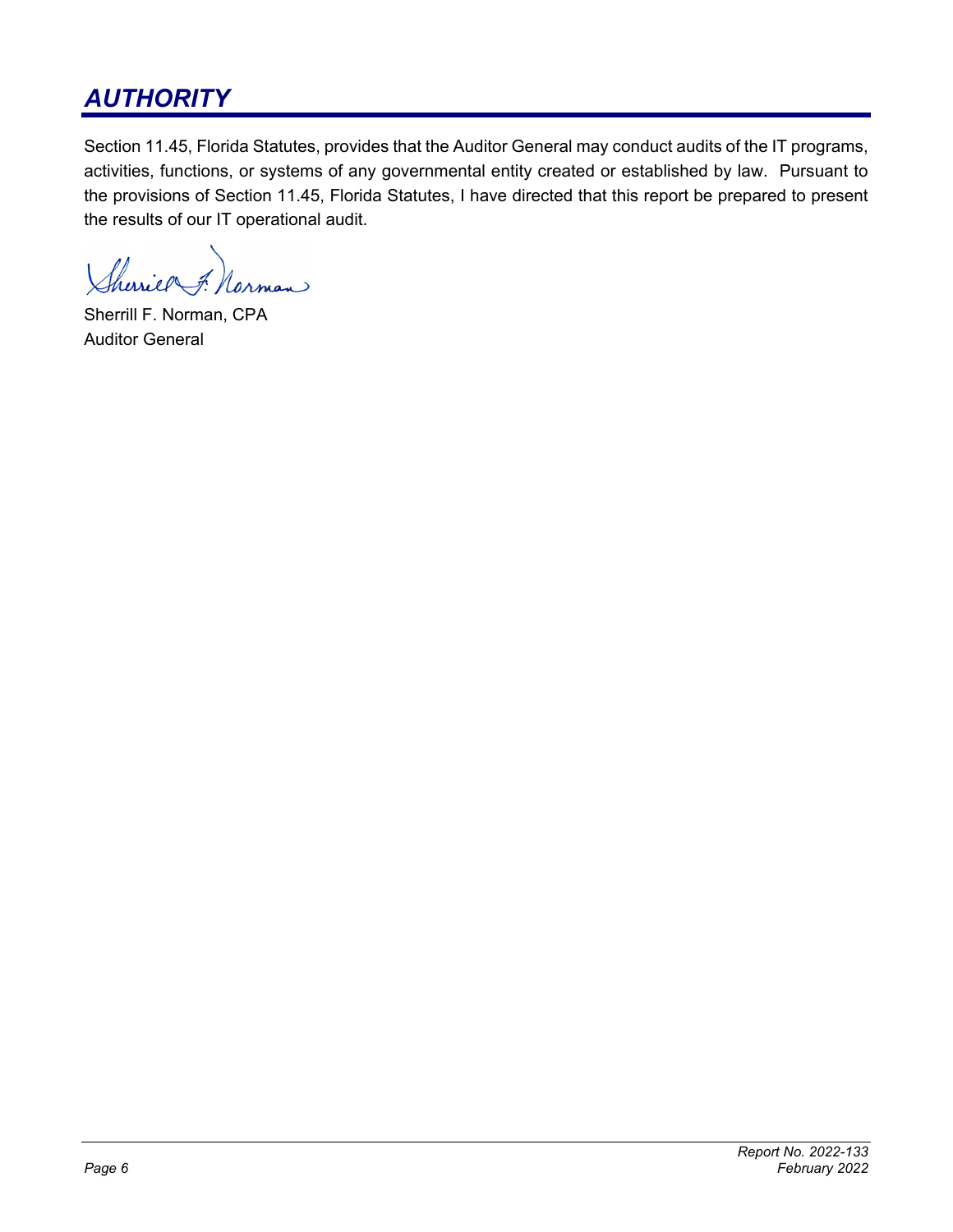# VALENCIACOLLEGE

February 14, 2022

Sherrill F. Norman, CPA Auditor General, State of Florida G74 Claude Denson Pepper Building 111 West Madison Street Tallahassee, Florida 32399-1450

Dear Ms. Norman:

Enclosed is Valencia College's response to the audit findings included in the 2021 Information Technology Operational Audit of the Valencia College Ellucian Banner Enterprise Resource Planning System by the State of Florida.

Sincerely,

factuleen Plunche Ħ

Kathleen Plinske, Ed.D. President

Valencia College

Post Office Box 3028 Orlando, FL 32802-3028 407 299 5000 valenciacollege.edu